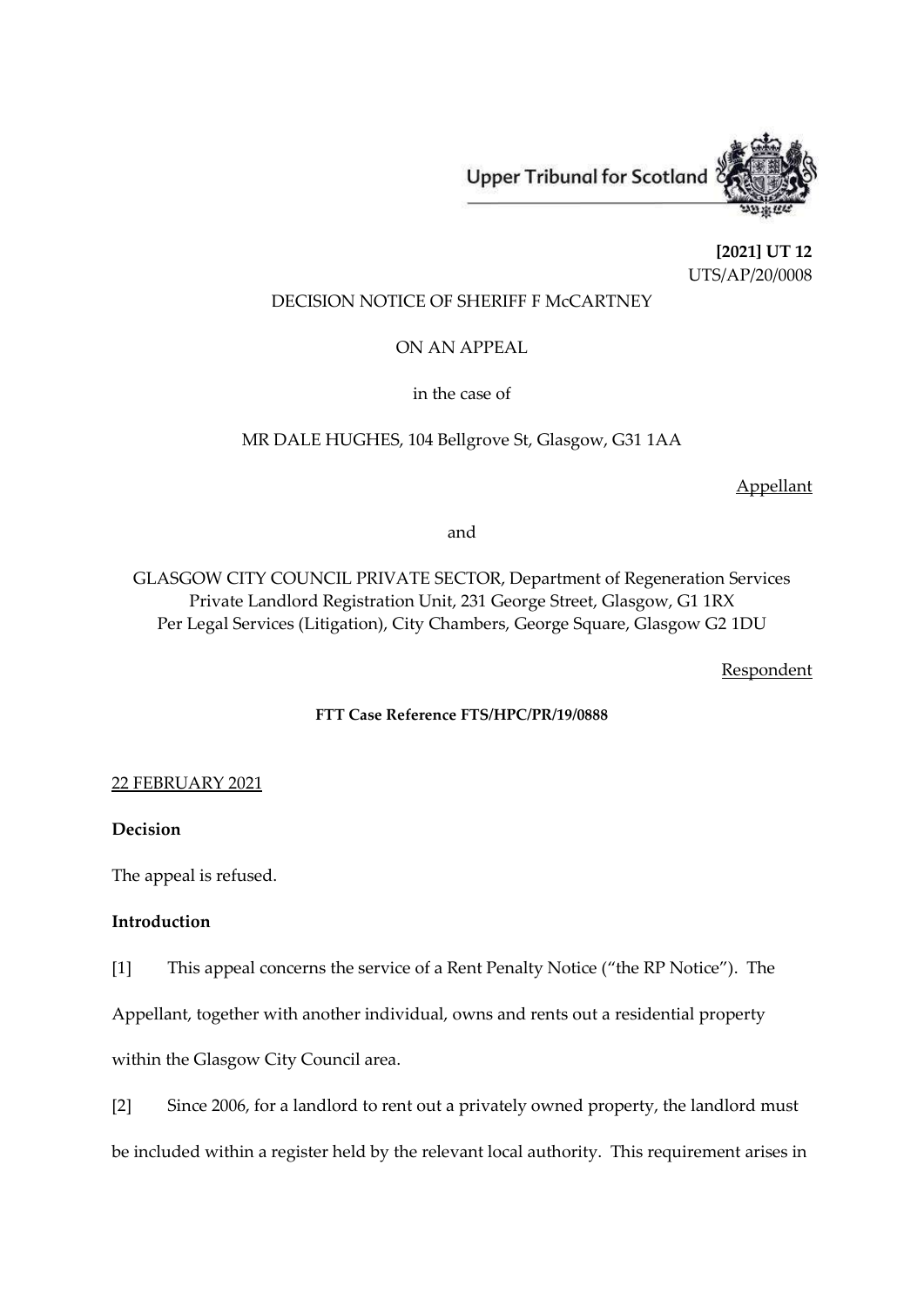terms of section 82 of the Antisocial Behaviour etc (Scotland) Act 2004 ('the 2004 Act'). In this case, whilst both the Appellant and his co-owner had been included within the register, the registration of the Appellant's co-owner lapsed. Accordingly, for a period, the co-owner was no longer registered with the local authority as a landlord. On 30 November 2018 as a result of that lapse in registration, the Respondents served a RPN. The effect of a RPN is that no rent is lawfully due from a tenant for the period of time for which it is in force. The RPN came into force as at 21 December 2018. On 12 February 2019 the Respondents revoked the RPN, by when the Appellant's co-owner was re-admitted to the landlord's register.

[3] The Appellant lodged an appeal with the First Tier Tribunal ("the FtT"). That appeal was lodged in terms of section 97(1) of the 2004 Act (para 12 of the Appellant's paper apart to his application to the FtT). Section 97 provides for two distinct types of appeal to the FtT, and reads as follows:

"(1) A relevant person on whom a notice under [section](https://uk.westlaw.com/Document/I69622870E45311DA8D70A0E70A78ED65/View/FullText.html?originationContext=document&transitionType=DocumentItem&contextData=(sc.DocLink))  $94$  is served may, before the expiry of the period of 21 days beginning with the date specified by virtue of [subsection](https://uk.westlaw.com/Document/I69622870E45311DA8D70A0E70A78ED65/View/FullText.html?originationContext=document&transitionType=DocumentItem&contextData=(sc.DocLink))  $(4)(d)$  of that section in the notice, appeal to the [First-tier Tribunal] $1$ against the decision of the local authority to serve the notice.

(2) Where, on the application of a person having an interest, a local authority makes a decision refusing to revoke a notice under [section](https://uk.westlaw.com/Document/I69629DA1E45311DA8D70A0E70A78ED65/View/FullText.html?originationContext=document&transitionType=DocumentItem&contextData=(sc.DocLink)) 95(2), the person may, before the expiry of the period of 21 days beginning with the day on which the decision is made, appeal to the First-tier Tribunal against the decision.

[4] In section 97 (1), the reference to 'a notice' served in terms of section 94 refers a RPN. In section 97 (2), the reference to a refusal to revoke a notice in terms of section 95 (2) refers to the local authority refusing to revoke a RPN after having been asked by a person with an interest in the property. If an appeal under either part of section 97 is successful, the FtT can quash the RPN in whole, or for part of the period it was in force, and the rent again is due, including for the period by which the RPN is now quashed (section 94 (10)).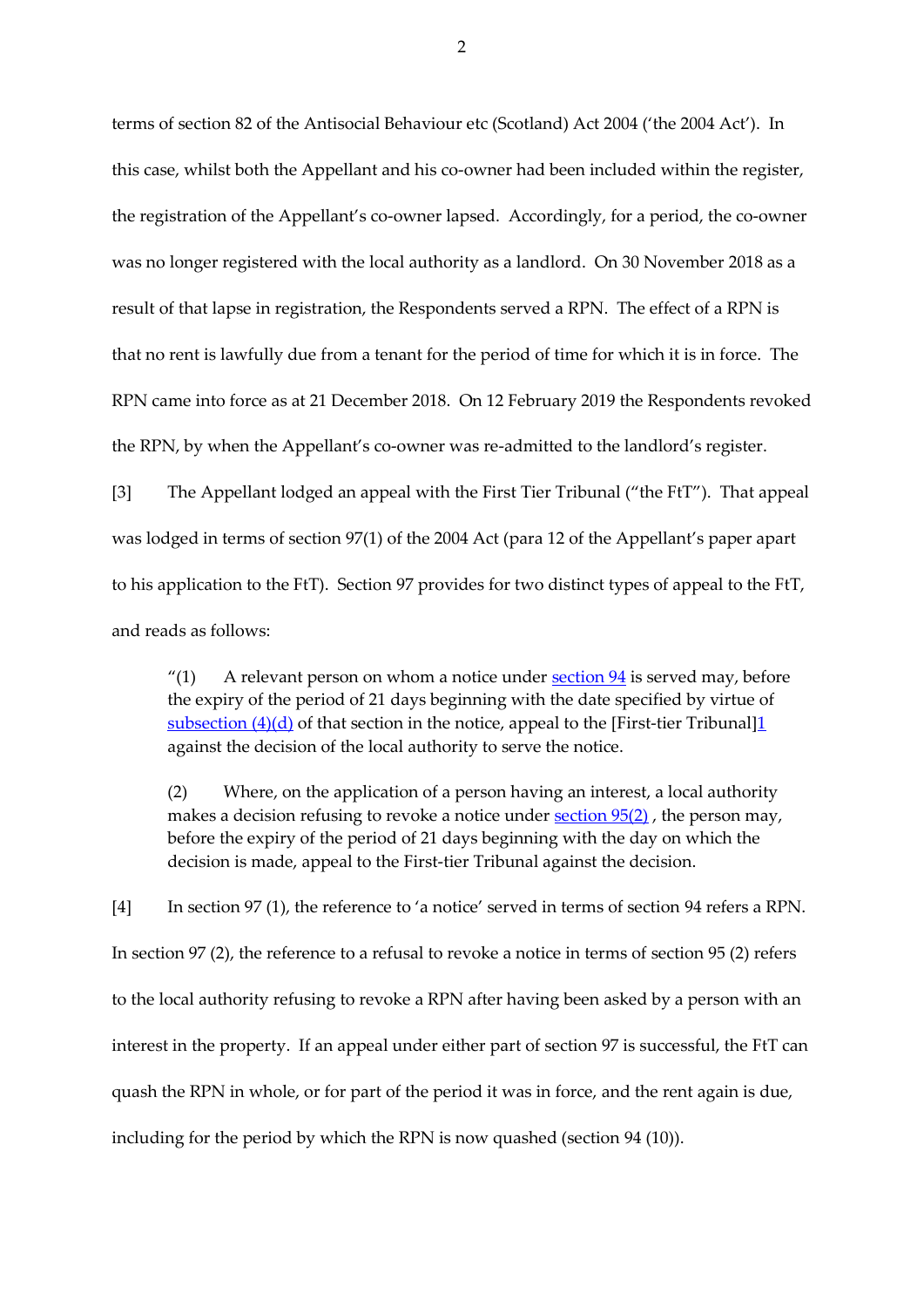[5] The Appellant's position before the FtT was that the RPN had not been served on him, and he should not be penalized by the loss of rent. It was not disputed that the Appellant had not received the copy that had been posted out to him by the Respondents. His argument was that as he had not received the RPN (which the FtT presumed was a postal failure), that caused a delay in him prompting his co-owner to resolve the lapsed registration. The lack of service on him invalidated the RPN and the RPN should be reduced. The Respondents' position was that the notice was sent to both co-owners, although it was only the Appellant's co-owner who was not registered. Whilst there may have been a postal failure, the Appellant did not have a right of appeal in terms of section 97 (1), which only referred to landlords who were not registered. Instead, the Appellant's rights were protected by his ability to ask for the RPN to be quashed in terms of section 95 (2). If the local authority refused to do so, the Appellant then had a right of appeal under section 97 (2). The Appellant had asked for the RPN to be quashed on 12 February 2019, and on the 13 February 2019 it was quashed, with effect from 12 February 2019.

[6] The FtT did not consider the Appellant had a right of appeal in terms of section 97 (1), noting that as the Appellant was registered at all times, he was not a relevant person for the purposes of that section.

## **Grounds of appeal**

[7] Leave to appeal was granted by the FtT on grounds 3 and 4 (as originally numbered). Ground 3 had concerned the service of the RPN on the Appellant, but this ground was not insisted upon at the hearing and does not need to be considered further.

[8] Ground 4 reads: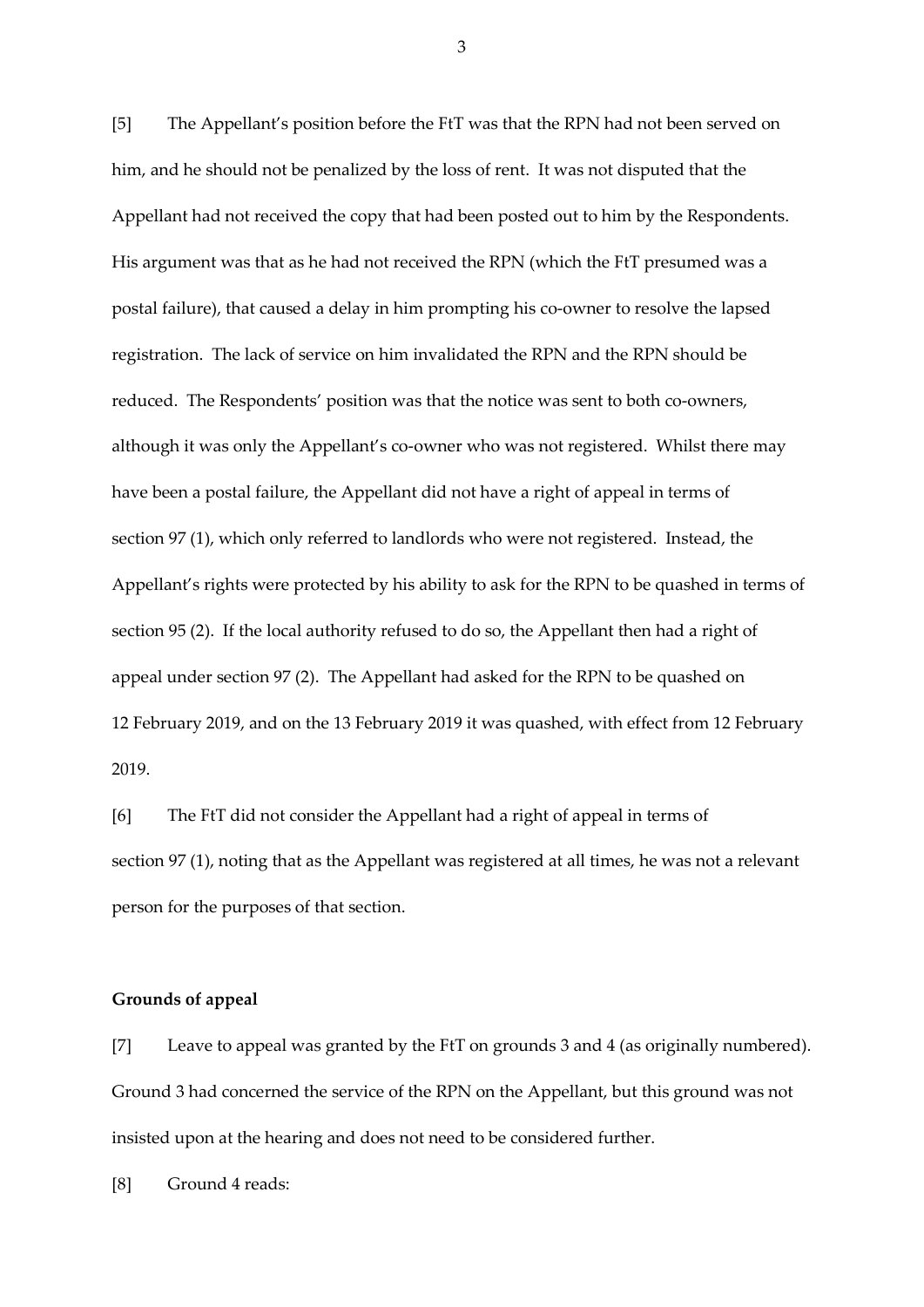"The Appellant was at all times a registered relevant person. That means that either notice if valid would have a penal effect on the Appellant through the loss of his rent with no fault by him and no relief against his co-landlord (see s.94(3) – and see paragraph 25 of the tribunal decision). The tribunal erred in law in not granting the application setting aside both notices. Reference is made to Article 1 of the First Protocol of the ECHR: neither the Respondents nor the tribunal can endorse such expropriation of the Appellant's property."

The FtT did not give any reasons for granting leave on this ground of appeal, but simply noted that the ground raised, in its view, an arguable point of law.

#### **The arguments**

[9] Both parties lodged written submissions in advance of the hearing and spoke to their written submissions in some detail.

[10] The Appellant's argument can be summarised as follows. The FtT is a public authority and as such, cannot act incompatibly with the European Convention on Human Rights ("the ECHR"). The Appellant's share of the rent is a possession. The Appellant has no other right of relief to recoup the lost rent, including against his co-owner, by virtue of the terms of s94 of the 2004 Act which did not provide him with an appeal against the notice as a whole. The RPN is a restriction and a control on the use of his property. The Appellant is therefore a victim for the purposes of the ECHR. Depriving him of his share of the rent or controlling his use of his property is a breach of Article 1 Protocol 1 of the ECHR. Whilst it is accepted there is a legitimate aim behind the legislative scheme underpinning the requirement for landlords to be registered, there is a disproportionate effect on him as he has been properly registered at all times, and he has no right of relief against his co-owner. The margin of appreciation is not unlimited (*Bradshaw* v *Malta* Application no. 37121/15). Section 94 of the 2004 Act (which gives local authorities the power to serve a RPN) might protect tenants from rogue landlords, but that aim is not fulfilled by penalizing innocent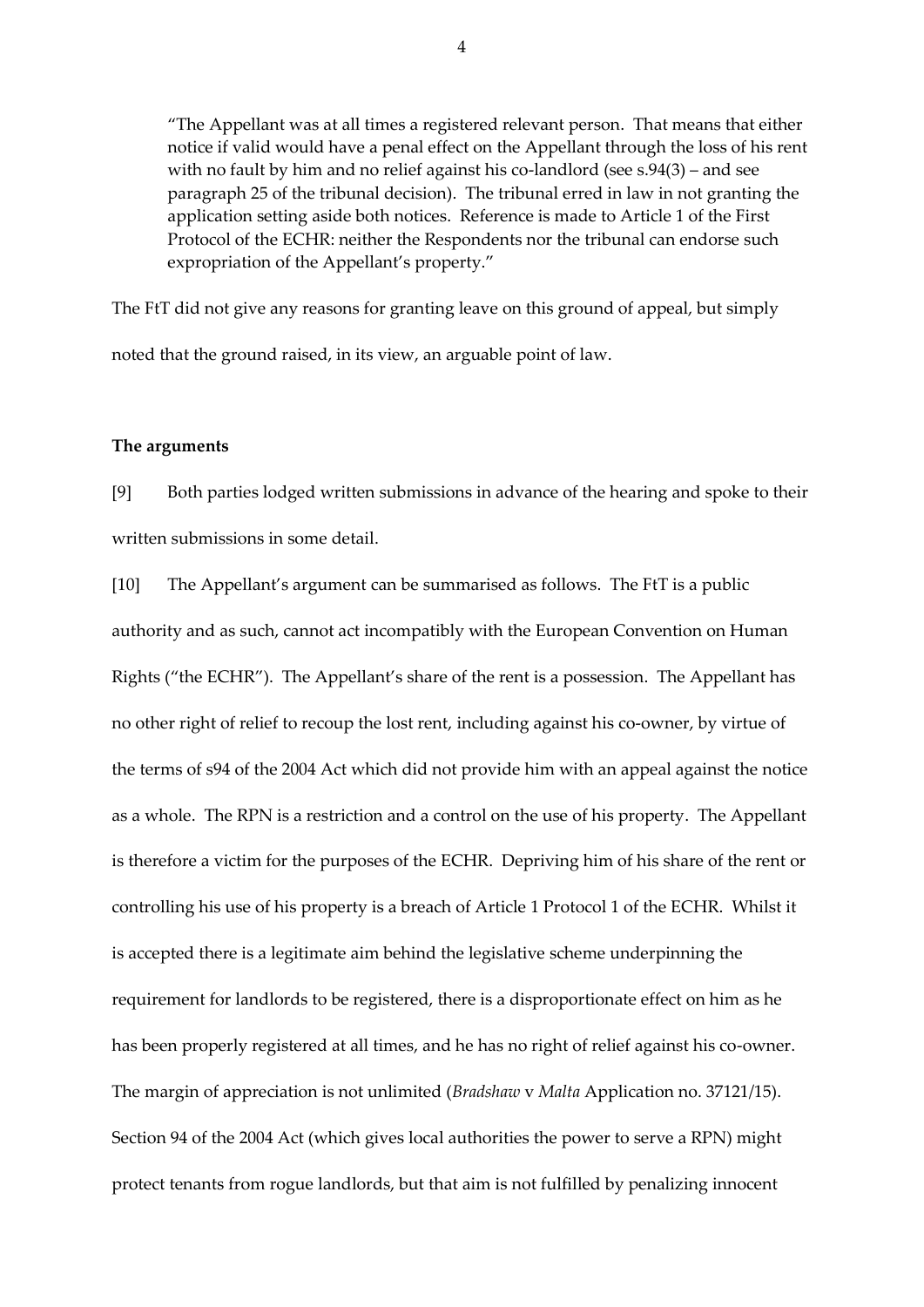landlords such as in his situation. The Upper Tribunal should use section 3 of the Human Rights Act 1998 ("the HRA 1998") to read section 94 of the 2004 Act in an ECHR compliant way, relying upon the dicta of *Ghaidan* v *Godin-Mendoza* ([2004] AC 557). Either the RPN should be quashed only for the proportion of the rent due to the Appellant, or alternatively, if section 3 does not allow the Upper Tribunal to do so, the whole of the RPN should be set aside by declaring it, or the underpinning legislation, as incompatible with his human rights. The Appellant was neutral as to whether his arguments should be classed as a devolution issue, and unable to assist as to the position as to a declaration of incompatibility being issued by the Upper Tribunal.

[11] In response Mr MacDonald for Glasgow City Council argued the RPN as a whole should stand. No appeal had been taken by the co-owner of the property. That was not surprising, as it was not disputed that the co-owner's registration had lapsed. In these circumstances, an appeal by the co-owner could have no prospects of success. The rights conferred by the ECHR and, in particular, Article 1 Protocol 1 are not absolute. The Respondent acted at all times in accordance with Article 1 Protocol 1. There is a strong legitimate aim to the legislative scheme. It is not accepted that the Appellant has no right of relief against his co-owner; when the Appellant refers to a right of relief being excluded by section 94 (3) of the 2004 Act, that section refers only to payments by tenants and does not affect the position with a co-owner. That would be a matter for the Appellant and his coowner to resolve.

## **Discussion**

[12] The sole issue in this appeal is the Appellant's argument that the FtT erred by not setting the notice aside on the basis of a breach of his rights under the ECHR. The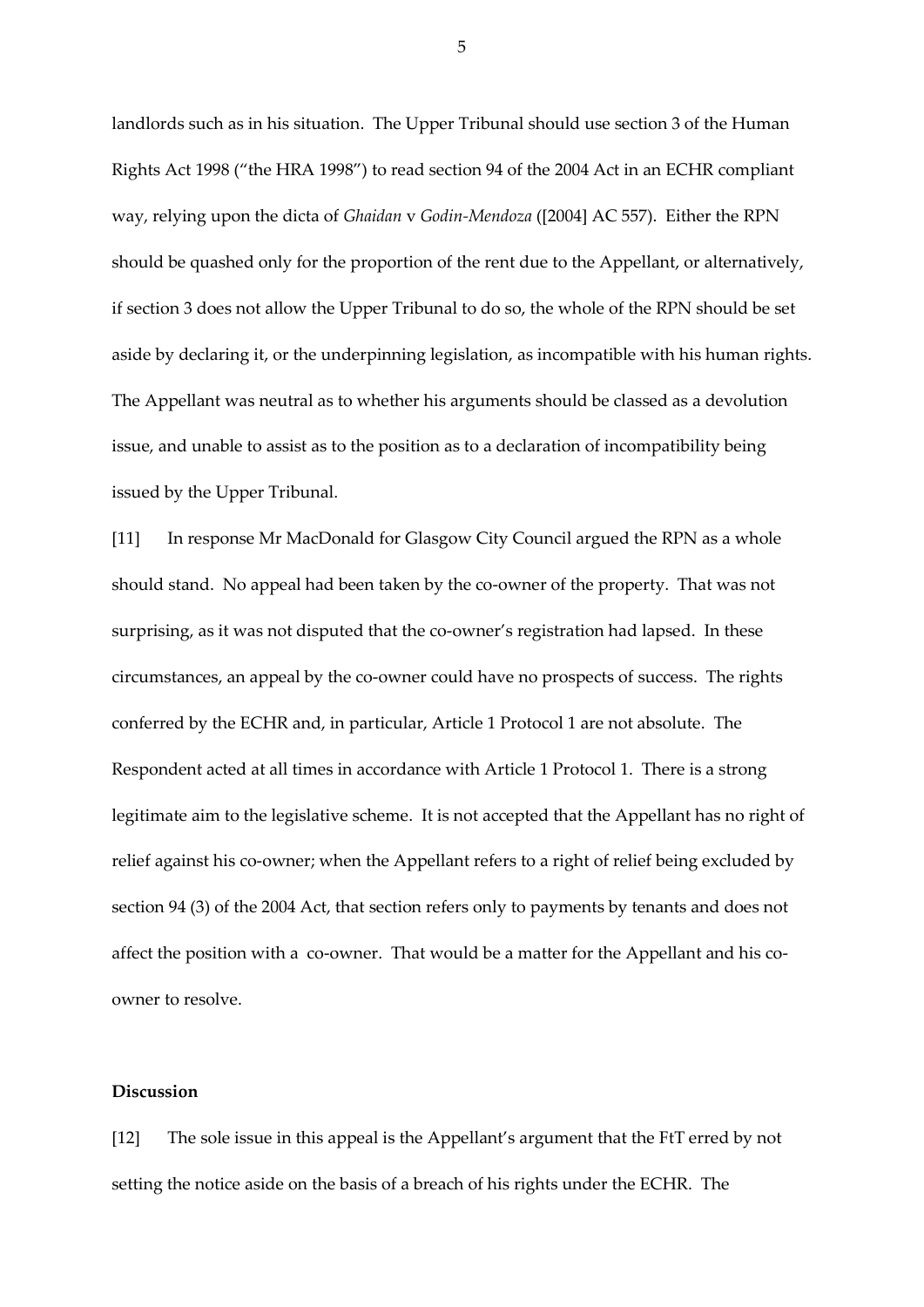Appellant's arguments regarding the ECHR had evolved from that put before the FtT when seeking permission. The Appellant now seeks for either the partial set aside of the RPN (in respect of only his share of the rent) or the RPN as a whole to be quashed. However, it is noted that the Appellant had not previously made any arguments regarding the ECHR to the FtT.

# *The relevant domestic law*

[13] The legislation covering the registration of private landlords is found in Part 8 of the 2004 Act. These provisions have been in force since 30 April 2006.

[14] By section 82, each local authority must maintain a register of private sector landlords. In terms of section 83 (3) (c), the local authority is required to apply a "fit and proper" person test as to whether the individual can appropriately act as a landlord. Section 85 sets out a wide range of matters to be considered in the application of that test, including the question of commission of certain criminal acts or whether there has been unlawful discrimination in previous business dealings. An entry in the register lasts for a period of three years, after which time the local authority must remove that person (section 84 (6)). Accordingly, registration must be renewed every three years. The local authority have powers to remove a person from the register in some circumstances (section 89). There is a right to appeal against refusal to register or the removal from the register, both in terms of section 92.

[15] As such the 2004 Act sets out a framework to allow local authorities to regulate, to some degree, the private landlord market for residential tenancies. As has been noted "[t]he 2004 legislation adopts a strategy towards realising the goal of minimum standards whilst encouraging local efforts to adopt good practice" (*Residential Tenancies, Private and Social*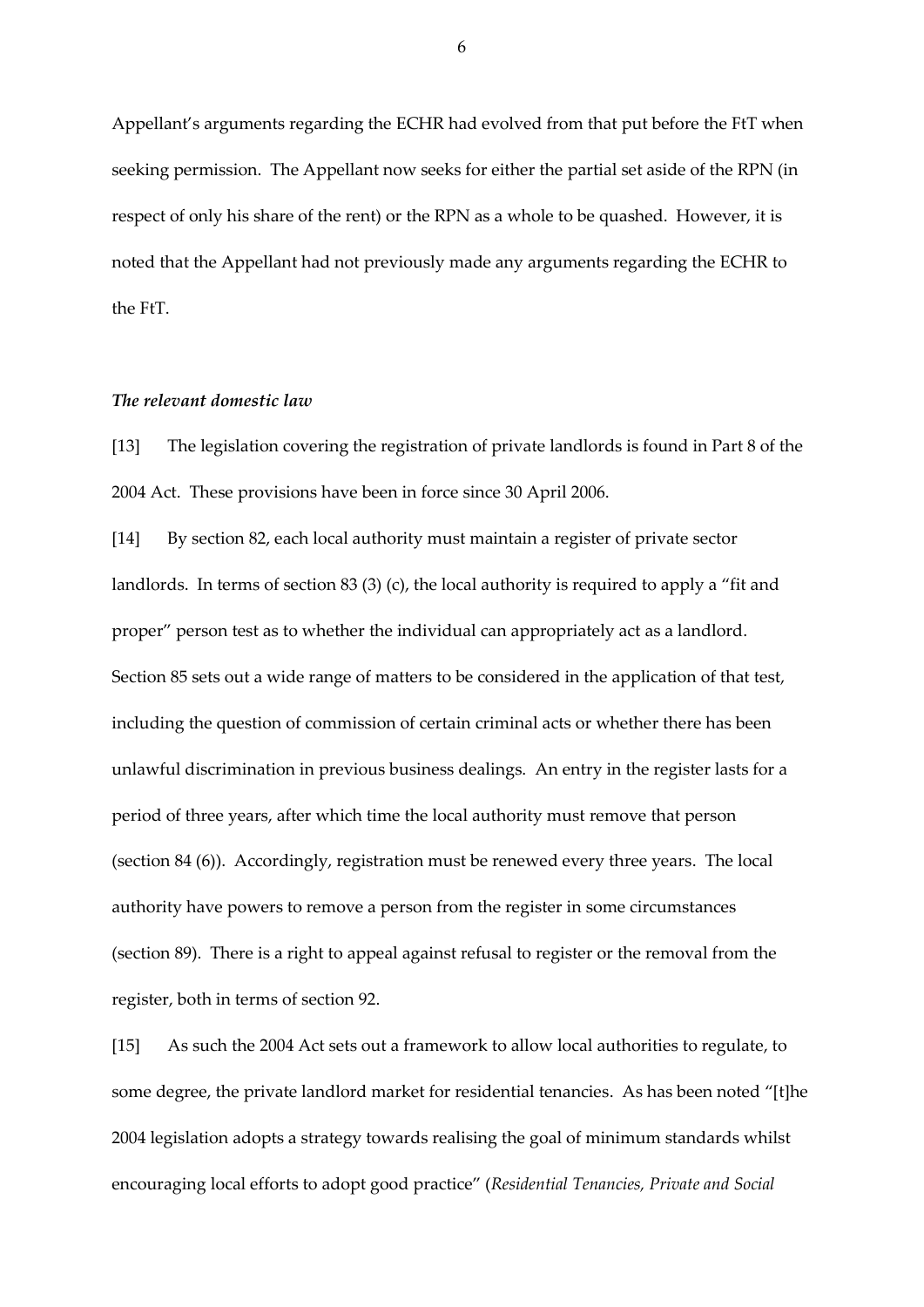*Renting in Scotland* Robson, 4th ed, para 5-10). Various landlords have been removed or refused entry to registers held by a number of local authorities ((*Residential Tenancies, Private and Social Renting in Scotland* Robson, 4th ed, para 5-10 at footnotes 66 and 66).

[16] Where a landlord is unregistered, there can be both criminal and civil consequences.

By section 93 of the 2004 Act, it is a criminal offence for a landlord to rent a property without

being on the register. In relation to civil consequences, local authorities can serve a RPN on

the landlord, which means that no rent is payable by the tenant for the period that the notice

is in force (section 94).

[17] As noted above, the Appellant's appeal to the FtT was made in terms of section 97 (1)

of the 2004 Act. That section refers to the service of a RPN under section 94 on a 'relevant

person', who then has a right of appeal to the FtT against the decision of the local authority

to serve the RPN. Section 94 reads:

" $(1)$  Where a local authority is satisfied that the conditions in subsection  $(2)$  are met in relation to a house within its area, the authority may serve a notice under this section on the persons mentioned in subsection (5).

- (2) Those conditions are—
	- (a) that the owner of the house is a relevant person;
	- (b) that the house is subject to  $-$ 
		- (i) a lease; or
		- (ii) an occupancy arrangement,

by virtue of which an unconnected person may use the house as a dwelling;

(c) that the relevant person is not registered by the local authority; and

(d) that, having regard to all the circumstances relating to the relevant person, it is appropriate for a notice to be served under this section.

(3) Where a notice is served under this section, during the relevant period—

(a) no rent shall be payable under any lease or occupancy arrangement in respect of the house to which the notice relates;

(b) no other consideration shall be payable or exigible under any such lease or occupancy arrangement.

- (4) A notice served under this section shall specify—
	- (a) the name of the relevant person to whom it relates;
	- (b) the address of the house to which it relates;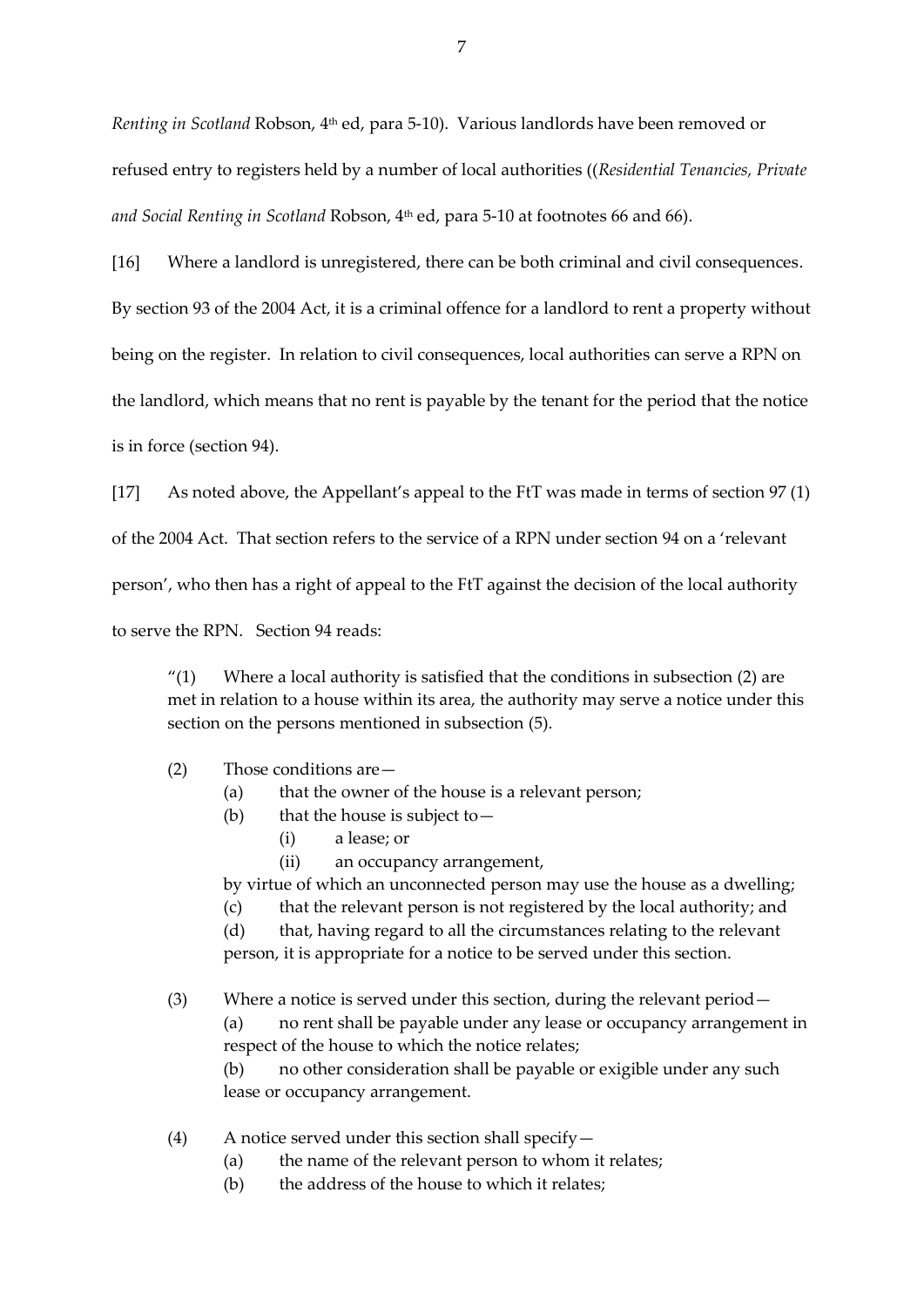(c) the effect of subsection (3); and

(d) the date on which it takes effect (which must not be earlier than the day after the day on which it is served).

- (5) Those persons are—
	- (a) the relevant person;

(b) if the local authority is aware of the name and address of a person who has, by virtue of a lease or an occupancy arrangement such as is mentioned in subsection (2)(b), the use of the house to which the notice relates, that person; and

(c) if the local authority is aware of the name and address of a person who acts for the relevant person in relation to such a lease or an occupancy arrangement, that person.

 $(6)$  If —

(a) the local authority is unable to identify the relevant person, it may serve the notice under this section by publishing it in two or more newspapers (of which one shall, if practicable, be a local newspaper) circulating in the locality of the house to which the notice relates;

(b) the local authority is aware of the relevant person's identity but is unable to ascertain the relevant person's current address, it may serve the notice under this section by serving it on the landlord—

(i) at the house to which the notice relates; and

(ii) if it is aware of a previous address of the relevant person, at that address.

(7) The condition mentioned in subsection  $(2)(c)$  shall not be taken to be met where—

(a) the relevant person has made an application under section 83 to the local authority in whose area the house is situated; but

(b) the application has not been determined under section 84 by the authority.

(8) Except as provided in subsection (3), nothing in this Part affects the validity of any lease or occupancy arrangement under which an unconnected person has the use as a dwelling of a house during the relevant period.

(9) Where a local authority is aware of the name and address of a person mentioned in paragraph (b) or, as the case may be, (c) of subsection (5), failure to serve a notice on the person shall not affect the validity of the notice.

(10) In this section, "relevant period" means the period beginning with the date specified in the notice and ending with the earlier of—

(a) the revocation of the notice under section 95(2); or

(b) where the effect of the decision made on an appeal under section 97 is that rent or, as the case may be, other consideration is payable or exigible, that decision."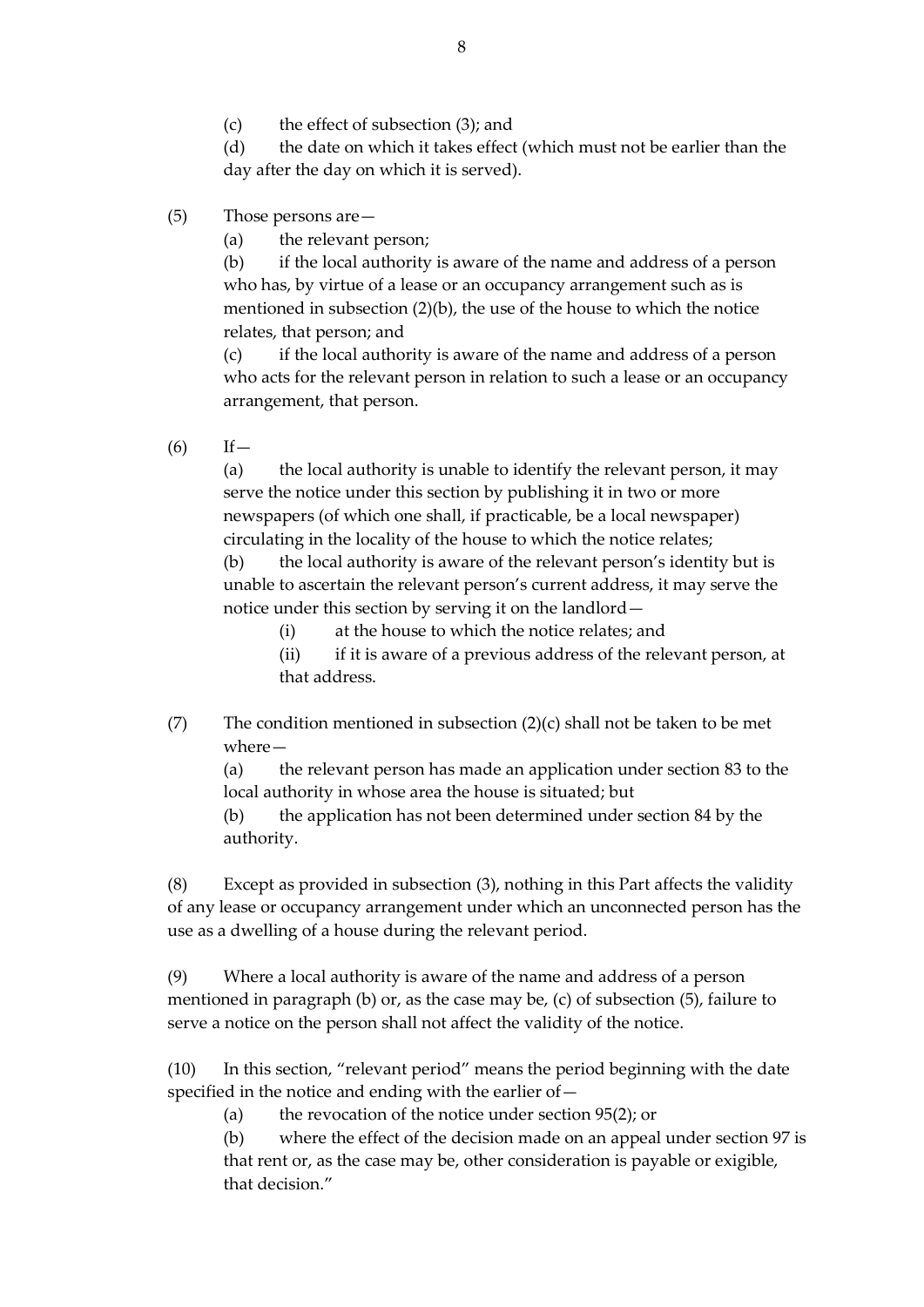[18] For the purposes of the Part 8 of the 2004 Act a relevant person is effectively defined as a private landlord (see section 83 (8) which excludes social and public landlords from the scope of a relevant person). Section 97 (1) falls within Part 8 of the 2004 Act.

[19] By contrast, section 97 (2) refers to an interested person. It is also a very different appeal; the appeal in terms of section 97 (2) relates to the refusal of the local authority to revoke the RPN, after having been asked to do so by the interested party who is entitled to so ask in terms of section 95 (2). Section 95 (2) reads:

" $(2)$  If whether on the application of a person having an interest in the case or otherwise the local authority which served the notice is satisfied that the conditions mentioned in  $\frac{\text{section } 94(2)}{2}$  are no longer met in relation to the house, the authority shall, with effect from such day as it may specify, revoke the notice."

[20] The legislation does not define 'a person having an interest' for the purposes of section 97(2).

#### *The ECHR*

[21] The HRA 1998 incorporates much of the ECHR into domestic law. Whilst the HRA 1998 did not wholesale incorporate all of the ECHR and its protocols, Article 1 of Protocol 1 ("A1P1") is included and can now be relied upon directly before courts in Scotland (section 1 and Schedule 1 of the HRA 1998). In considering the meaning of the rights enacted under the HRA 1998, account is to be taken of the case law of the European Court of Human Rights and other decision making bodies of the Convention (section 2 of the HRA 1998). Section 3 of the HRA 1998 requires legislation to be read in a way that is compatible with ECHR. A declaration of incompatibility regarding domestic legislation can be made by certain courts, if the powers in section 3 do not allow the domestic legislation or legal framework to be read in a way that adheres to ECHR rights. Section 6 requires public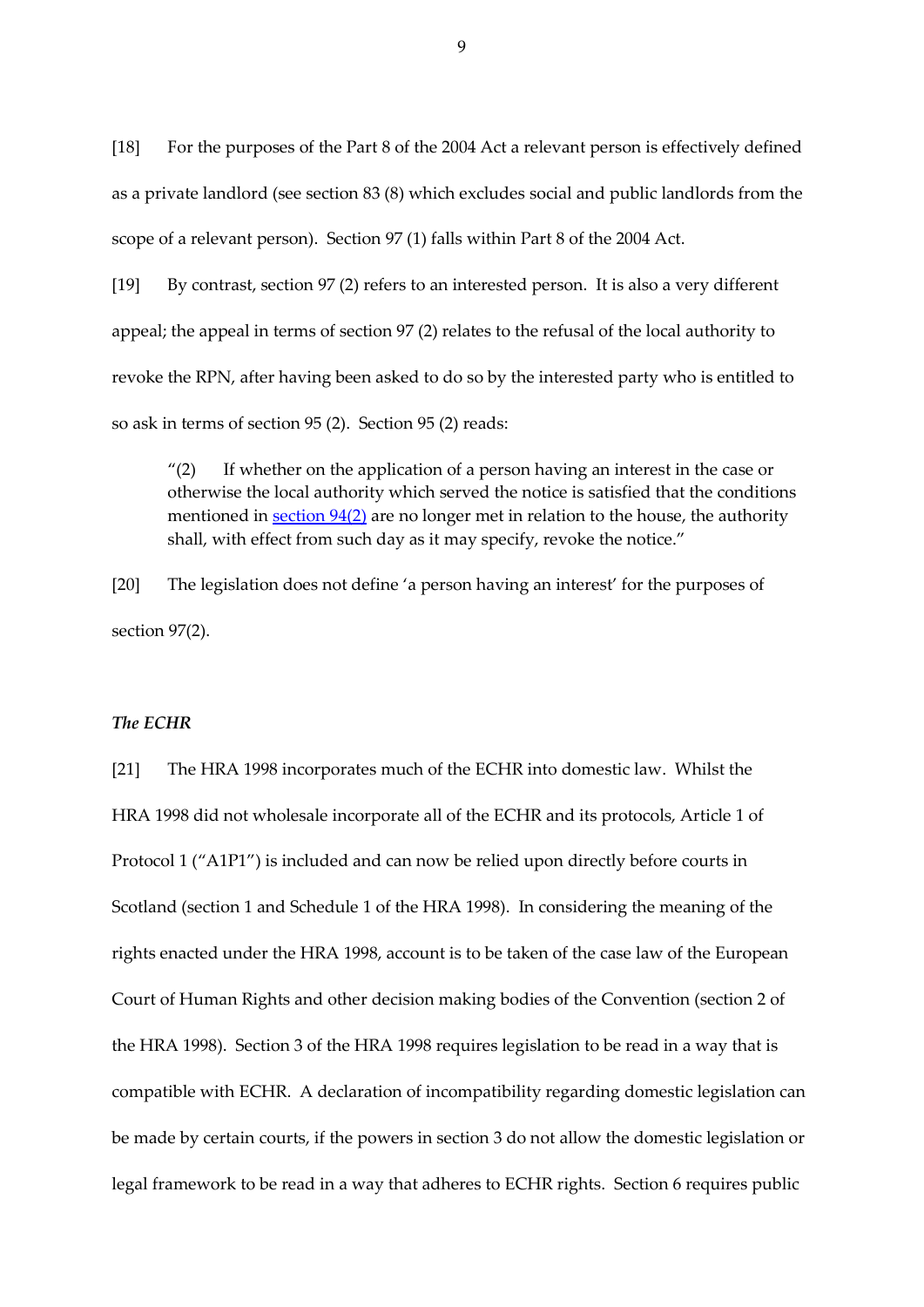authorities (including courts) to act in accordance with Convention rights. By section 7 (1), only those who are victims can bring Convention arguments domestically, and by section 7 (7) victims are to be defined in the same approach as that taken by the European Court of Human Rights. That means that the prospective litigant must show he has been directly affected by the measure in question (*Klass* v *Germany* (1978) 2 EHRR 214), and has exhausted any effective domestic remedies that may apply in the circumstances. If a court is considering whether an Act of the Scottish Parliament is out with its legislative competence by breaching a right under the ECHR, then such an issue is a devolution issue (para 1 of Schedule 6 to the Scotland Act 1998). The categorisation of an issue as a devolution issue has implications for the procedure a court must follow before it can determine that question (para 5 of Schedule 6 to the Scotland Act 1998).

[22] A1P1 reads as follows:

"1. Every natural or legal person is entitled to the peaceful enjoyment of his possessions. No one shall be deprived or his possessions except in the public interest and subject to the conditions provided for by law and by the general principles of international law.

2. The proceeding provisions shall not, however, in any way impair the right of a State to enforce such laws as it deems necessary to control the use of property in accordance with the general interest or to secure the payment of taxes or other contributions or penalties."

[23] A1P1 has three broad principles. Firstly the right to property is recognised under the ECHR, but that it is not an absolute right. Secondly if there is to be deprivation of property, or some other control of the use of property in its widest sense, the interference must be in the public interest and, thirdly, such interference must be in accordance with a clear legal framework.

[24] Caselaw from the European Court of Human Rights (the "ECtHR") has given A1P1 a wide definition of property going beyond physical items or corporeal property. It includes,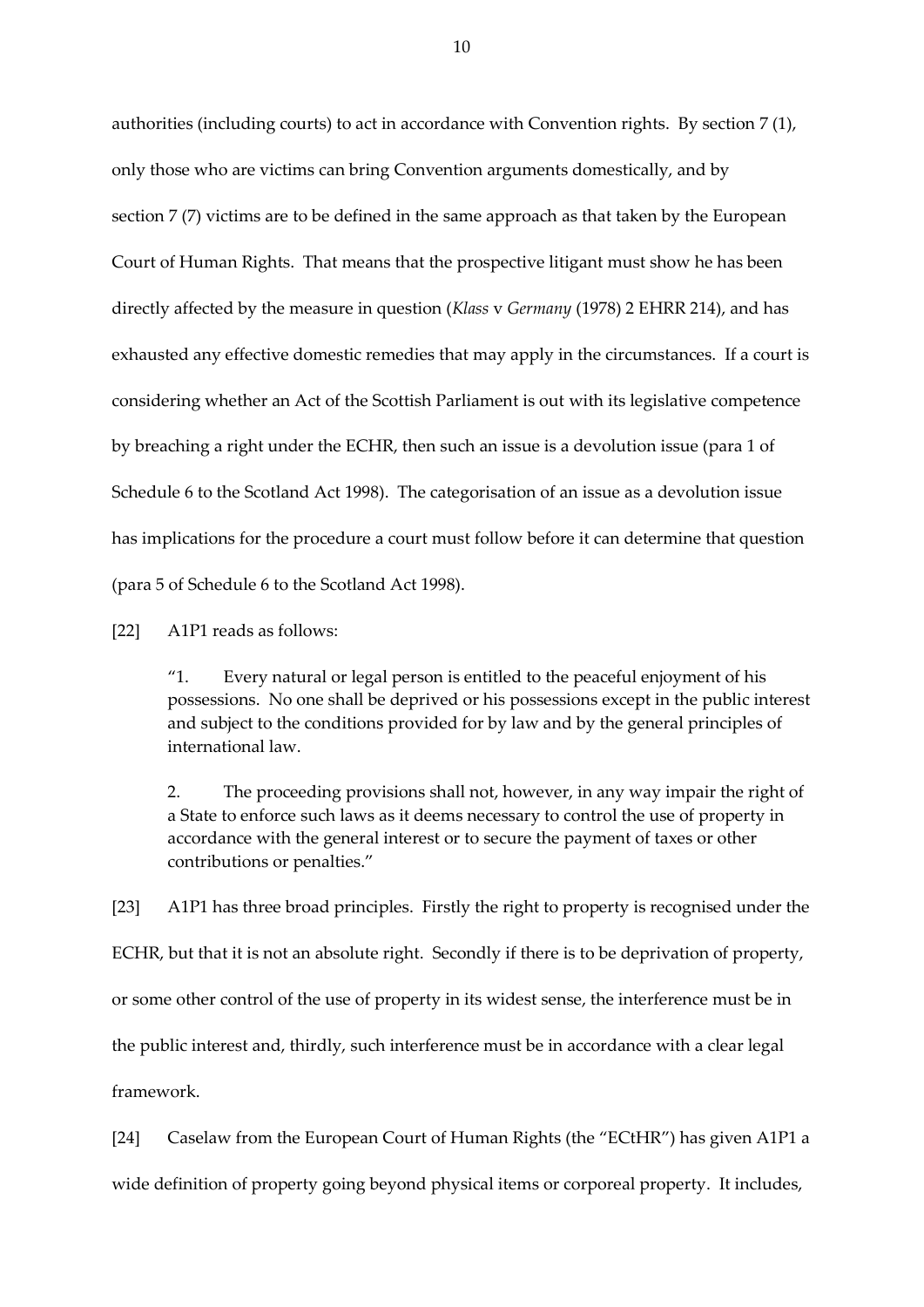for example, goodwill of a business (*Van Marle* v *Netherlands* (1986) 8 EHRR 483) and a prospective claim for damages for negligence (*Pressos Compania Naviera SA* v *Belgium* (1995) EHRR 301).

[25] Whilst it is clear that the right to peaceful enjoyment of property is not an unfettered right, the ECtHR sets much weight on procedural safeguards where property rights are interfered with. Firstly there are those set out within the text of A1P1 (that is that the interference must be in the public interest and must be within a clear legal framework). Additionally, the ECtHR has applied the doctrine of proportionality to A1P1. Proportionality requires an examination of the restriction in question and whether it is "proportionate to the legitimate aim pursued" (*Handyside* v *United Kingdom* (1976) 1 EHRR 737). Proportionality considers the balance between the individual's rights against the wider objective being pursued. In other words, in considering the question of proportionality, the court should consider whether a less restrictive measure, interfering with the right in question to a lesser degree, would still safeguard the public interest.

#### *Discussion*

[26] The Appellant rents out a property with his co-owner. He described the relationship between them as a "loose business association" (para 16 of the FtT decision). He argued before the FtT (and before the Upper Tribunal) that he had no remedy against his co-owner and thus had to rely on the ECHR to provide him with a remedy. I return to that point later. [27] The FtT found that the RPN was served both on the co-owner and the Appellant by the local authority. It accepted that although the RPN was properly posted by the local authority, as a matter of fact the Appellant did not receive his copy. The co-owner did not appeal his RPN and does not appear to have told the Appellant about the RPN, given that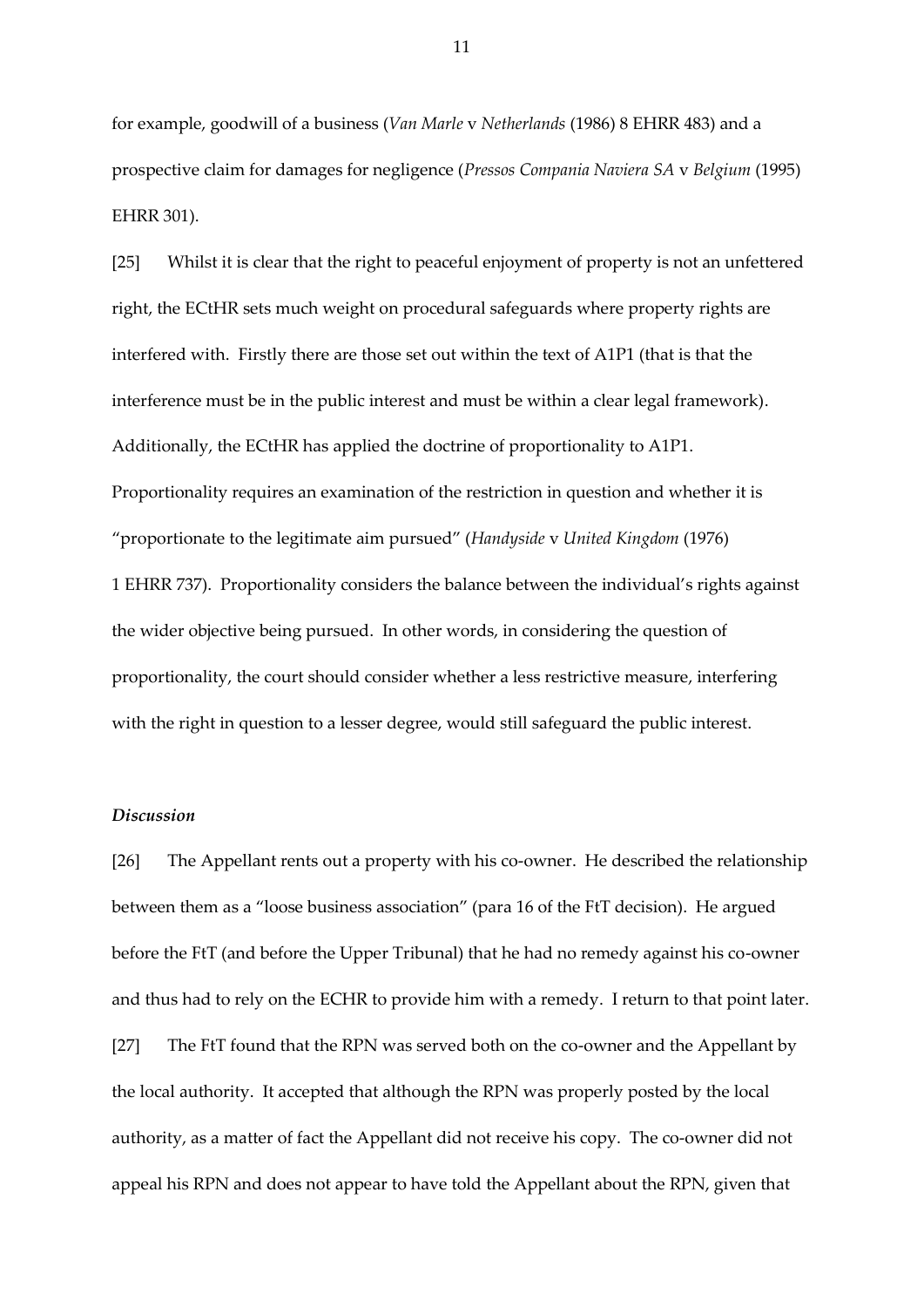the Appellant discovered the matter later following the non-payment of rent by the tenant. In those circumstances, the Appellant's appeal relates only to the notice served against him. He did not seek to appeal his co-owner's RPN (see paragraph 18 of the FtT's decision, where the FtT found in fact that the RPN served on the co-owner was not the subject of an appeal, and paragraph 26 where it commented that both owners would need to have appealed the RPN).

[28] The Appellant's grounds of appeal to the Upper Tribunal do not seek to challenge the FtT's decision that the Appellant had no right of appeal in terms of section 97 (1), as he was not a relevant person. It is clear from reading section 94 with section 97 (1) that the appeal in terms of section 97 (1) only arises where the proposed appellant is not registered with the local authority. There is no ground of appeal directed towards that part of the FtT's reasoning. I consider that is the correct approach. The Appellant would have a right of appeal under section 97(2), but in effect it would amount to challenging the local authority for its refusal to revoke the RPN. I note that the RPN was revoked as soon as the Appellant contacted the local authority, the co-owner at that stage being again re-registered and accordingly there was no delay in the revocation for the Appellant to challenge.

[29] The Appellant accepts he had not raised any human rights issues before the FtT. His written appeal to the FtT does not mention the issue of human rights. He did not raise the issue of A1P1 in the hearing before the FtT. Accordingly, it is unsurprising that the FtT's decision does not deal with any arguments under the ECHR.

[30] In England, the Court of Appeal have declined to deal with appeals even although permission has been granted by the tribunal below (see *Office of Communications* v *Floe Telecom Ltd (in administration)* [2009] EWCA Civ 47 at para 18 and *Secretary of State for Work and Pensions* v *Hughes (A Minor)* [2004] EWCA Civ 16 at para 15. Whilst it is competent to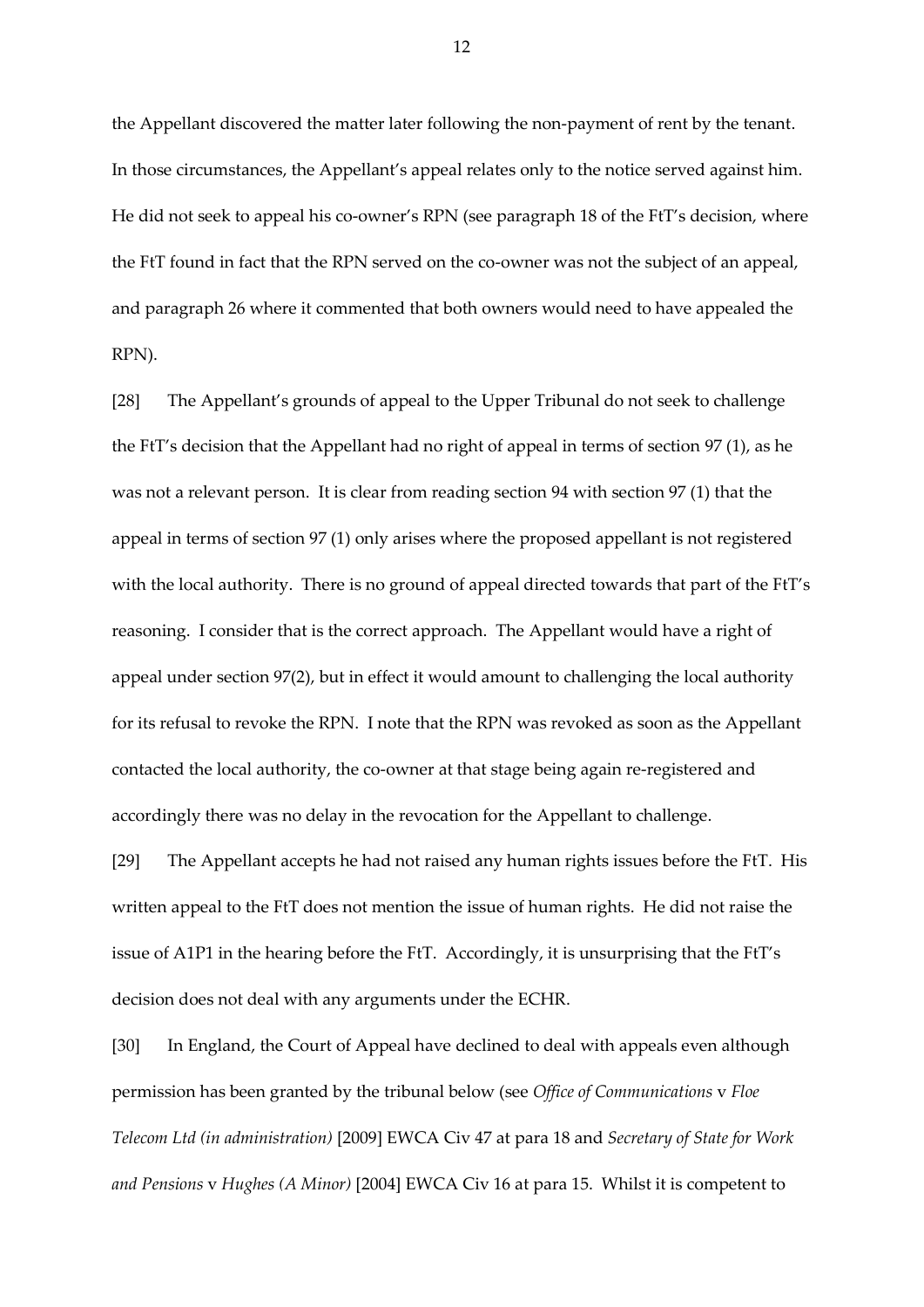allow a ground for appeal to be considered in a statutory appeal on a matter not argued before the first instance tribunal, it can give rise to difficulties; see *Advocate General for Scotland* v *Murray Group Holdings Limited* 2016 SC 201 at para 39. As

Lord Drummond Young set out, the Court of Session should be cautious to allow a new ground of appeal to be argued not raised in the FtT or Upper Tribunal, particularly where additional findings in fact are required. The court should not do so if unfairness results. Lord Drummond Young's comments arose in the context of a statutory appeal before the Court of Session, where the case had already been considered by both the First-tier and Upper Tribunals. Notwithstanding that different context, is a helpful reminder of the issues that can arise when new matters are raised on appeal.

[31] It is the role of the FtT to make the findings in fact required to enable the proper consideration of the legal issues arising. Appeals to the Upper Tribunal are on a point of law only. I note that permission was granted by the FtT on a point not previously raised before it. In terms of section 46(3)(a) of the Tribunals (Scotland) Act 2014, the FtT must be satisfied that there were arguable grounds, on points of law, for each of the grounds for which permission was granted (section 46 (4)).

[32] Is the Upper Tribunal bound to determine an appeal, in circumstances where the FtT have not considered the arguments but granted permission to appeal nevertheless? The answer might be found in the way the Upper Tribunal rules provide discretion to the Upper Tribunal to determine the best way to deal with the cases before it. In terms of the Upper Tribunal for Scotland (Rules of Procedure) Regulations 2016 ("the Rules"), the Upper Tribunal is given extensive case management powers. By Rule 7 (2), the Upper Tribunal can make an order regulating the conduct of proceedings before it, including an order amending, suspending or setting aside an earlier order, which does not appear to be limited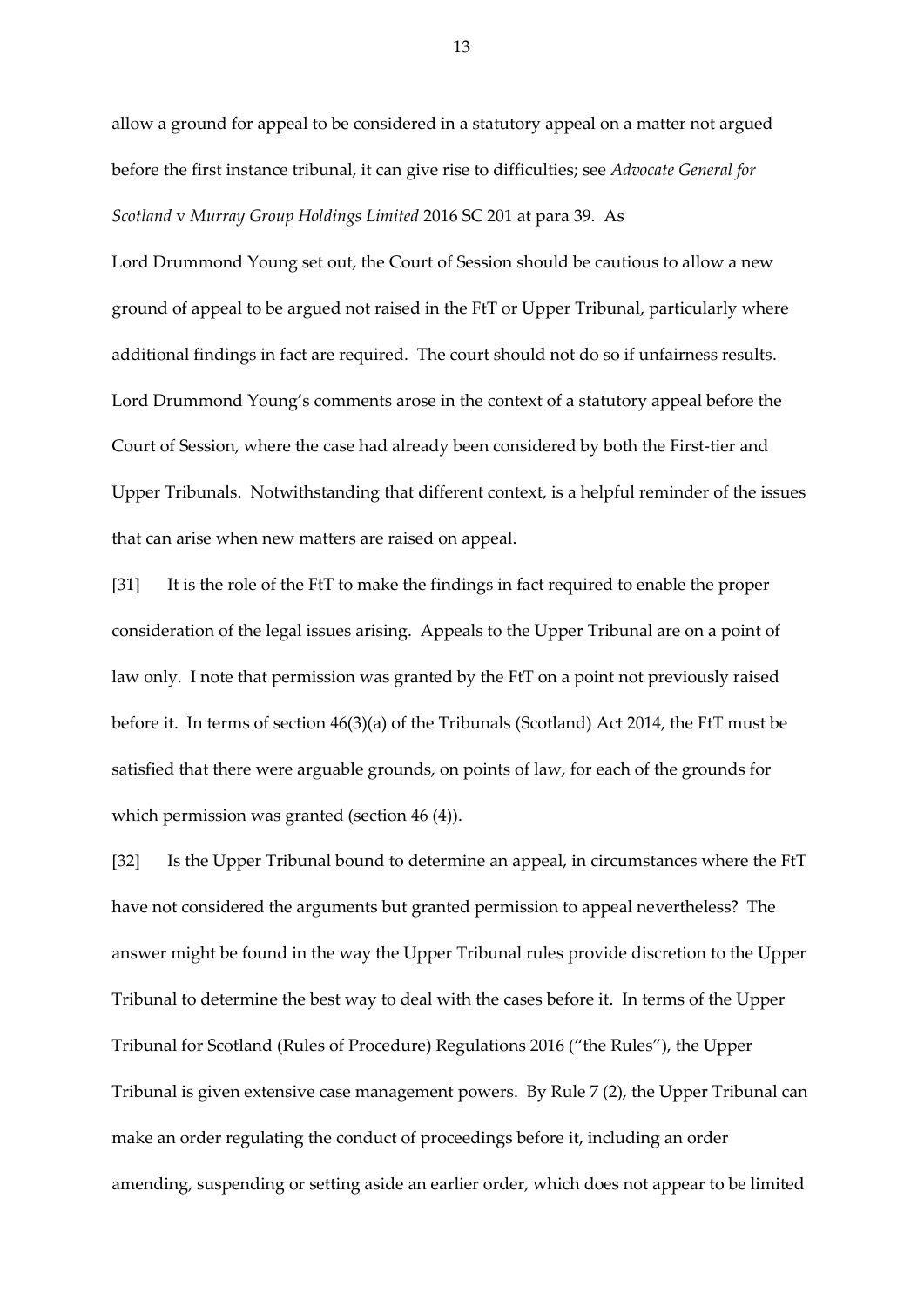to an order made by the Upper Tribunal. It has wide case management powers in terms of Rule 7 (3), including dealing with a preliminary issue arising (Rule 7 (3) (f)). By Rule 10 (3) that the Upper Tribunal can dismiss all or part of an appeal before it where the Upper Tribunal considers there is no reasonable prospect of success, but only when the proceedings have been transferred from the FtT. Before doing so, the Upper Tribunal must raise the proposed dismissal with the parties (Rule 10 (3)). That power only applies to cases which have been transferred from the Upper Tribunal. Such powers are likely to allow the Upper Tribunal to determining, at an early stage, whether a particular appeal has an arguable point of law and how best to resolve that point.

[33] The role of the Upper Tribunal in this appeal is consider what is said to be the error of law in the FtT's decision on the issue of the ECHR. That is difficult if the FtT were not asked to consider the arguments the Appellant says arise under the ECHR. The Appellant accepts he did not ask the FtT to consider those arguments. There was no reason given as to why such arguments could not have been put to the FtT. The FtT were not able to consider a matter not put in issue before it. It is difficult to see how the FtT can have erred in law in circumstances where the argument was never ventilated before it. It cannot err if it has not considered and ruled on an issue. If that was the correct approach, the appeal would fail.

[34] The purpose of the HRA is not necessarily on whether human rights have been procedurally taken into account, other than perhaps where Articles 6 and 8 are invoked. Rather the focus is with the substance as to whether there has been a breach of a person's human rights (*Belfast City Council* v *Miss Behavin' Ltd* [2007] HRLR 26). It might be that, viewed from that perspective, the Upper Tribunal should be more concerned as to the Appellant's argument to have suffered a breach of A1P1 rather than his failure to raise it before the FtT. Accordingly from that perspective, it is appropriate to consider the merits of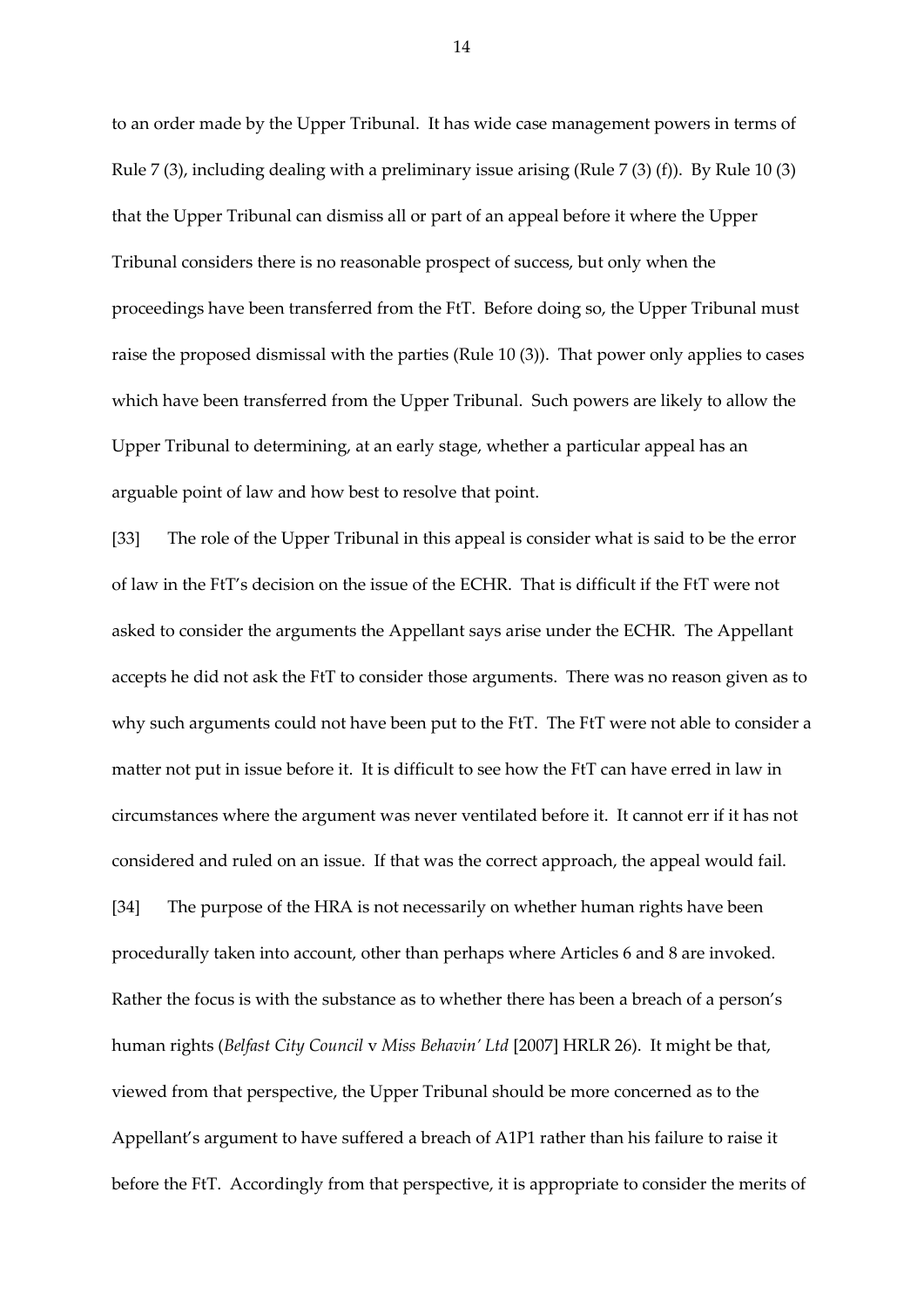the appeal and the human rights argument raised. However, given that the FtT granted permission without hearing the arguments over the ECHR, I have carefully considered whether further findings in fact are required to determine matters. I have concluded that I can deal with matters on the basis of the information before me.

[35] In a general sense, I consider A1P1 is engaged by the civil penalty scheme as found in section 94 of the 2004 Act. A statutory scheme providing for the lawful withholding of rent due to the service of a RPN is, on the face of it, an interference with the right to collect rent from a tenant occupying a property. The question of whether A1P1 is engaged in this case is not, however, so clear cut.

[36] In reality the FtT considered that the notices were not divisible, and one owner appealing without the other owner taking his or her own appeal would be not alter the outcome (para 25 of the FtT's decision). It is unhelpful that the FtT did not make findings in fact as to the precise legal relationship of the arrangement between the Appellant and his coowner. However, from the available written information and the discussion at the hearing before the Upper Tribunal, it was a matter of agreement that the flat is rented out as a business arrangement for profit. The Appellant confirmed the property was owned in his and his co-owner's personal names. Given that, the Appellant accepted it was likely that there is a de facto partnership between him and his co-owner (see section 1 of the Partnership Act 1890, which defines partnership as "the relation which subsists between persons carrying on a business in common with a view to profit"). The Appellant advised there is no written partnership agreement, but the two owners have a business relationship in relation to the renting of the property for profit.

[37] The FtT did not explore the Appellant's assertion that he has no remedy against his co-owner. That might have been helpful, given that a partner can be liable for losses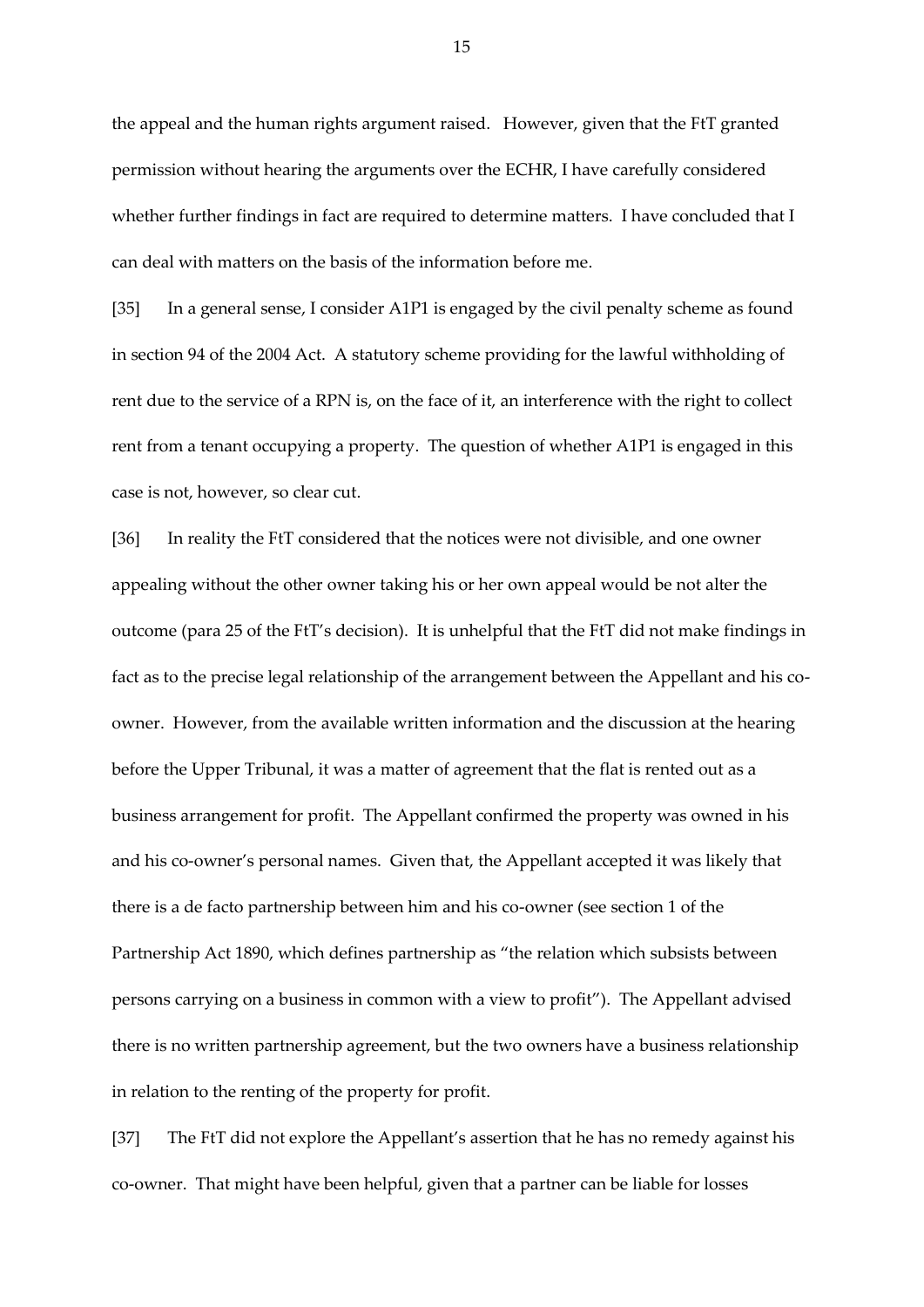incurred by the partnership due to that partner's lack of skill or care (see *Blackwood* v *Robertson* 1984 SLT (Sh Ct) 68, and also *Ross Harper & Murphy* v *Banks* 2000 SLT 699 where at para 30 the standard was said to be one of "reasonable care in all the relevant circumstances"). The precise nature of what that standard might be would be fact specific. It would depend on the particular business practices, the nature of the business and past business dealings in the conduct of the partnership business. Before the Upper Tribunal, the Appellant repeated his assertion that the law provided no remedy to claim any losses from his co-owner, but could not provide authority for that proposition. The Appellant conceded he had not attempted to take any steps to remedy his situation, other than the lodging of the appeal with the FtT.

[38] Generally speaking, the ECHR does not usually provide a remedy where one exists in domestic law. There is, put simply, no need to consider whether there has been a breach of the ECHR (and thus HRA 1998) if the Appellant can pursue a remedy on the basis of domestic law as it stands. A litigant who has a remedy available in domestic law is generally not a victim for the purposes of Article 35 of the ECHR, and thus section 7 of the HRA 1998. Whilst the Appellant may not have had a remedy to reduce the RPN, he may have had a remedy to recompense him for losses by another route. As such, the focus on the ECHR and the HRA seems to miss an important step in the consideration of the legal issues arising. As such, I am not persuaded that the Appellant's A1P1 are engaged by the service of the RPN, because I do not consider he has shown that he is a victim for the purposes of the HRA 1988.

[39] As such, that would deal with the issue. If the Appellant's ECHR rights are not engaged, then the question of whether his property has been lawfully appropriated or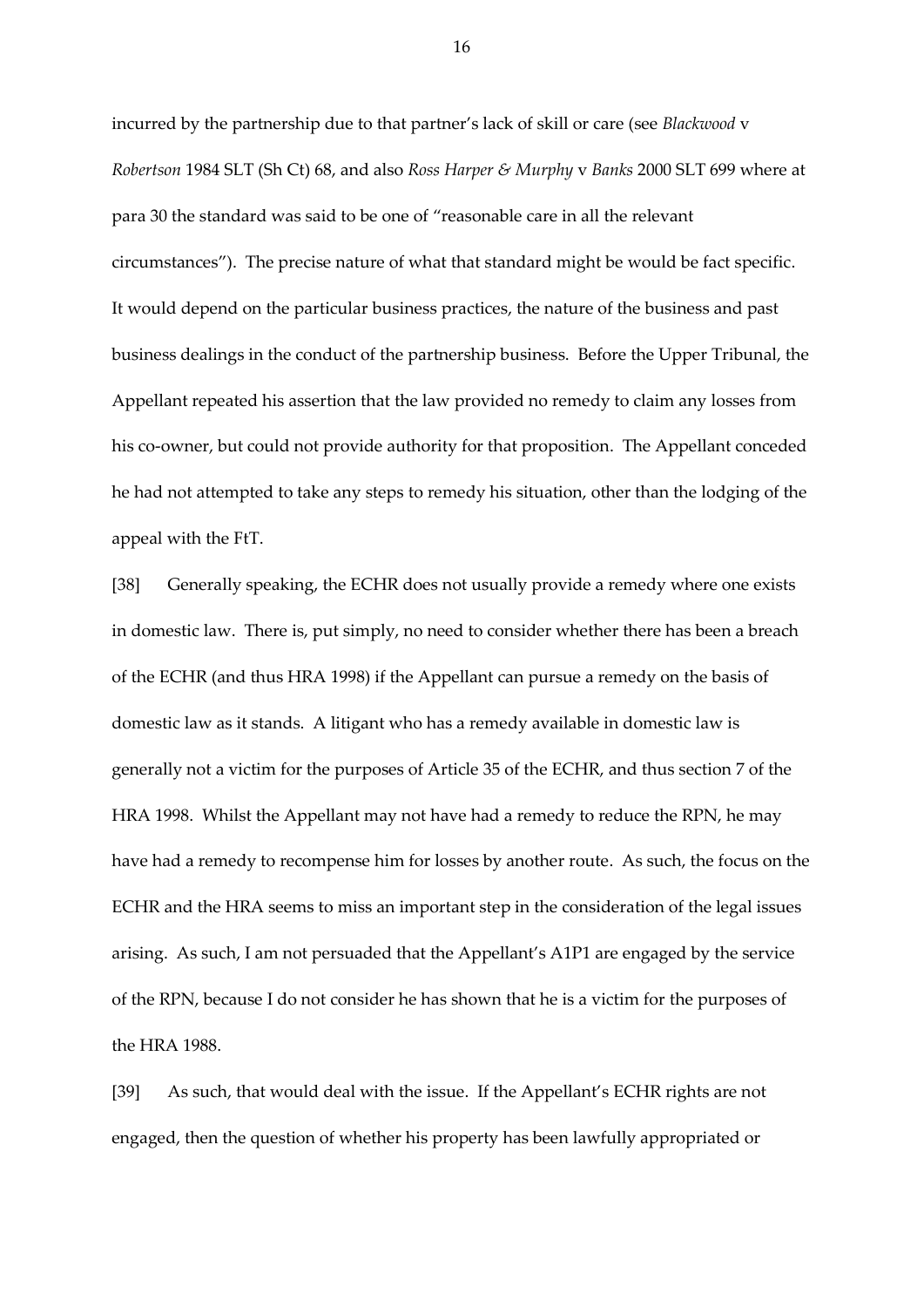otherwise in terms of the ECHR does not arise. But, should I be wrong in that assessment, it is appropriate to deal with the substantive arguments in relation to A1P1.

[40] If the Appellant's A1P1 rights are engaged, the court must consider whether there has been an interference with that right. Interference is wide ranging; it can include by deprivation of the property or asset, control of it, or some other measure that affects the right to peaceful enjoyment. Assuming that the act or omission in question engages one of those limbs of A1P1, the analysis then moves on to consider whether the interference was lawful, pursued a legitimate aim, and whether it was proportionate.

[41] There is little doubt that the operation of a RPN is a deprivation of property and thus an interference. The Appellant conceded that the interference was lawful (in respect that the terms of the 2004 Act are clear; the interference is prescribed by a clear legal framework). The Appellant also conceded that the measures in the 2004 Act pursued a legitimate aim, in respect of the overall purpose of the scheme of regulation set out in the 2004 Act. That leaves the question of the proportionality between the aim sought to be realised and the interference.

[42] The relevant facts in this case are as follows. The RPN was served against both coowners, albeit that the Appellant's copy went astray in the post. The Appellant conceded that his co-owner did not realistically have grounds to appeal against the notice served on him, given that the co-owner's registration had lapsed. The period of operation of the RPN was for no more than the period that the co-owner was unregistered. When the co-owner re-applied for registration as a landlord, the RPN was revoked and rent again fell to be due. The RPN was in force for less than 2 months. The sum of withheld rent is relatively modest, at £932.05.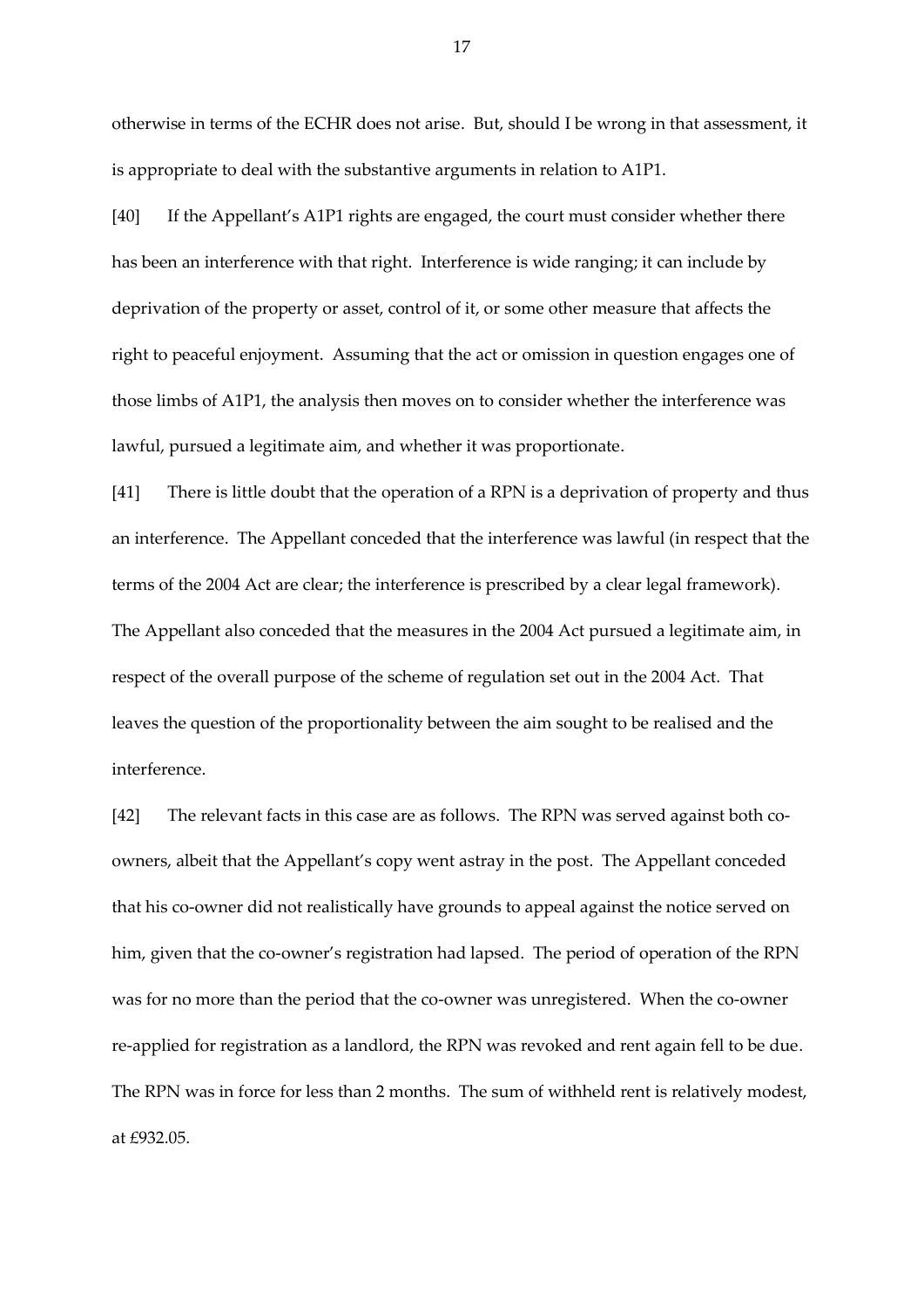[43] The Appellant's argument is that the notice relative to him should be reduced. He argues it would be disproportionate not to reduce the notice as it applied to him. He asked the Upper Tribunal to reduce the RPN as applying to him, leaving half of the rent due, arguing that s3 of the HRA 1998 should be used to interpret the scheme set out in the 2004 Act to achieve this end.

[44] I am not persuaded that it is necessary to do so. I do not consider the operation of the RPN scheme is disproportion on the Appellant. There is a strong policy purpose underlying the scheme of registration. If the Upper Tribunal were allow an appeal against one notice but not the other, it would undermine the civil penalty scheme for unregistered landlords, allowing landlords who are not registered to be involved in the letting of private tenancies, albeit with the potential for proportions of rent to be withheld. But the aim of the scheme is not directed to controlling rent; rather the aim of the scheme is to modernise and regulate who can let out flats, and to encourage higher standards in the private rented market. It would undermine the purpose of the legislation to allow persons who would not pass the fit and proper person test to be part owners and landlords in private tenancies. Whilst there would still be disincentives against landlords not being registered, the aim of the legislation was to improve housing standards, increase the transparency and allow a degree of informed choice for tenants when entering a tenancy (*Residential Tenancies, Private*  and Social Renting in Scotland Robson, 4<sup>th</sup> ed, para 5-10). There would be nothing to prevent the non-registered owner from playing the dominant part in the day to day management of the tenancy, and thus risking the aims of the legislation being undermined.

[45] Against that background, the Appellant accepts his co-owner had allowed his registration to lapse. He accepts the RPN was revoked as soon as a fresh application for registration by his co-owner was approved. He accepts the need to be registered as a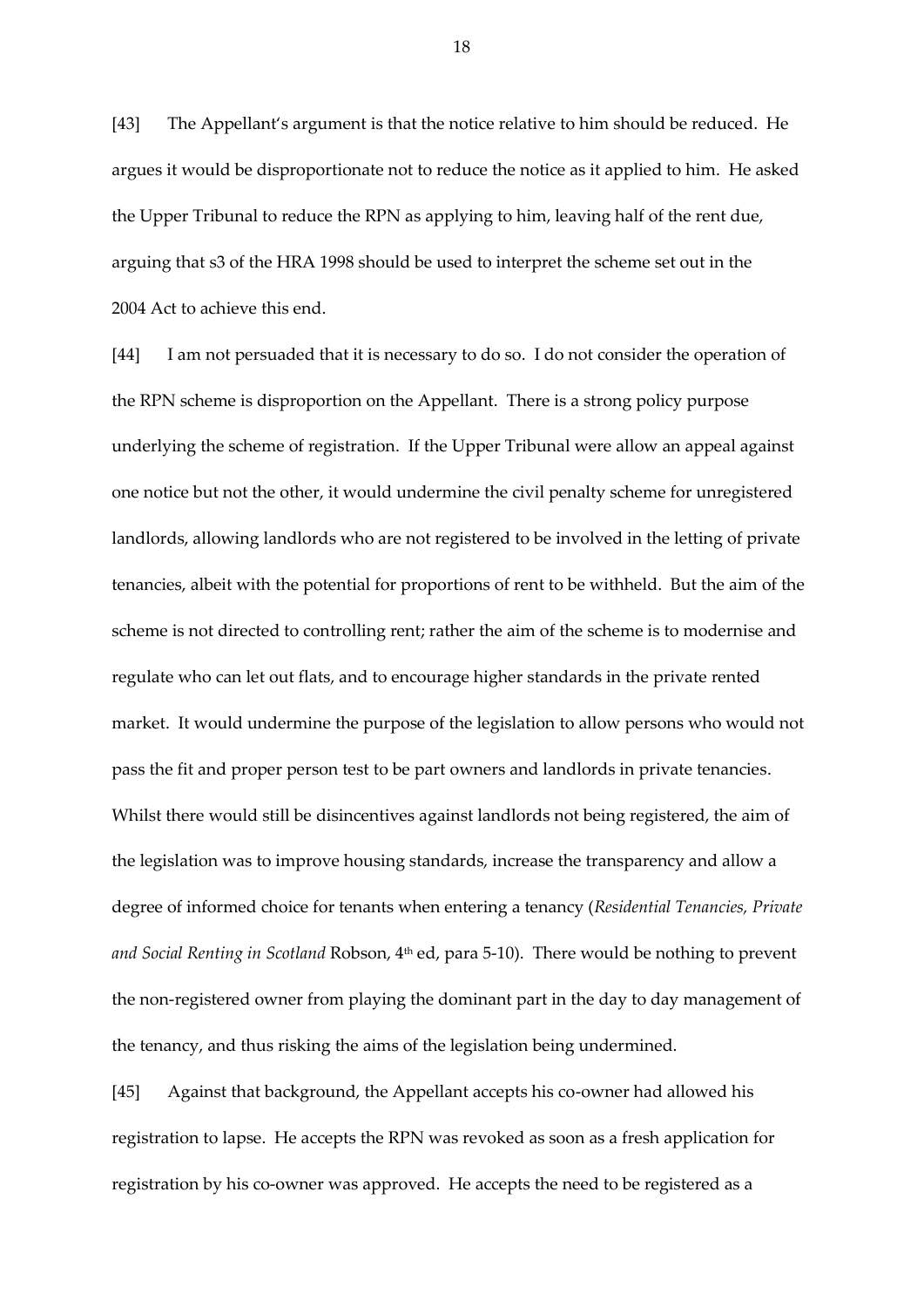landlord would be a matter that he and his co-owner could have covered in a partnership or other business agreement. He accepts that the legislation has a clear legitimate aim. It is difficult to see where it can be said that the operation of the RPN has been disproportionate. Whilst the Appellant relied upon *Bradshaw* v *Malta,* he accepted the facts were very different to the present circumstances, but that in any event, that the public interest being protected in the circumstances of that case were very different to the present circumstances.

[46] As I am not persuaded there is a breach of A1P1, s3 of the HRA does not assist the Appellant. In those circumstances, there is no requirement to read the 2004 Act in a certain way to prevent a breach of A1P1. But in any event, the Appellant was unable to point to the particular section within the 2004 Act that should be read differently. The 2004 Act allows a RPN to be reduced, and the rent to become due where the RPN has been erroneously served and there is a successful appeal against removal from, or refusal to, the register. The Appellant was in neither of those positions. His co-owner had a right of appeal, which was not exercised (perhaps because, as the Appellant conceded, his co-owner was at fault for the lapsed registration). It seemed to me that what the Appellant was really asking the Upper Tribunal to do was not to rely on s3 to read the 2004 Act differently, but rather re-write the 2004 Act to give the Appellant the outcome that he wishes; that is to split the operation of a RPN to a particular owner, rather than the RPN applying to a property as a whole.

[47] The Appellant's alternative argument was that the Upper Tribunal should issue a declaration of incompatibility to declare the RPN as ineffective. Given I am not persuaded there is a breach of A1P1 on the facts of this case, I am not persuaded that such arguments have any merit. The 2004 Act provides a scheme of appeal in relation to a RPN. The Appellant was served with a RPN insofar as the Respondents were concerned, albeit that it was not his act or omission that lead to the notice being served. He became aware of the